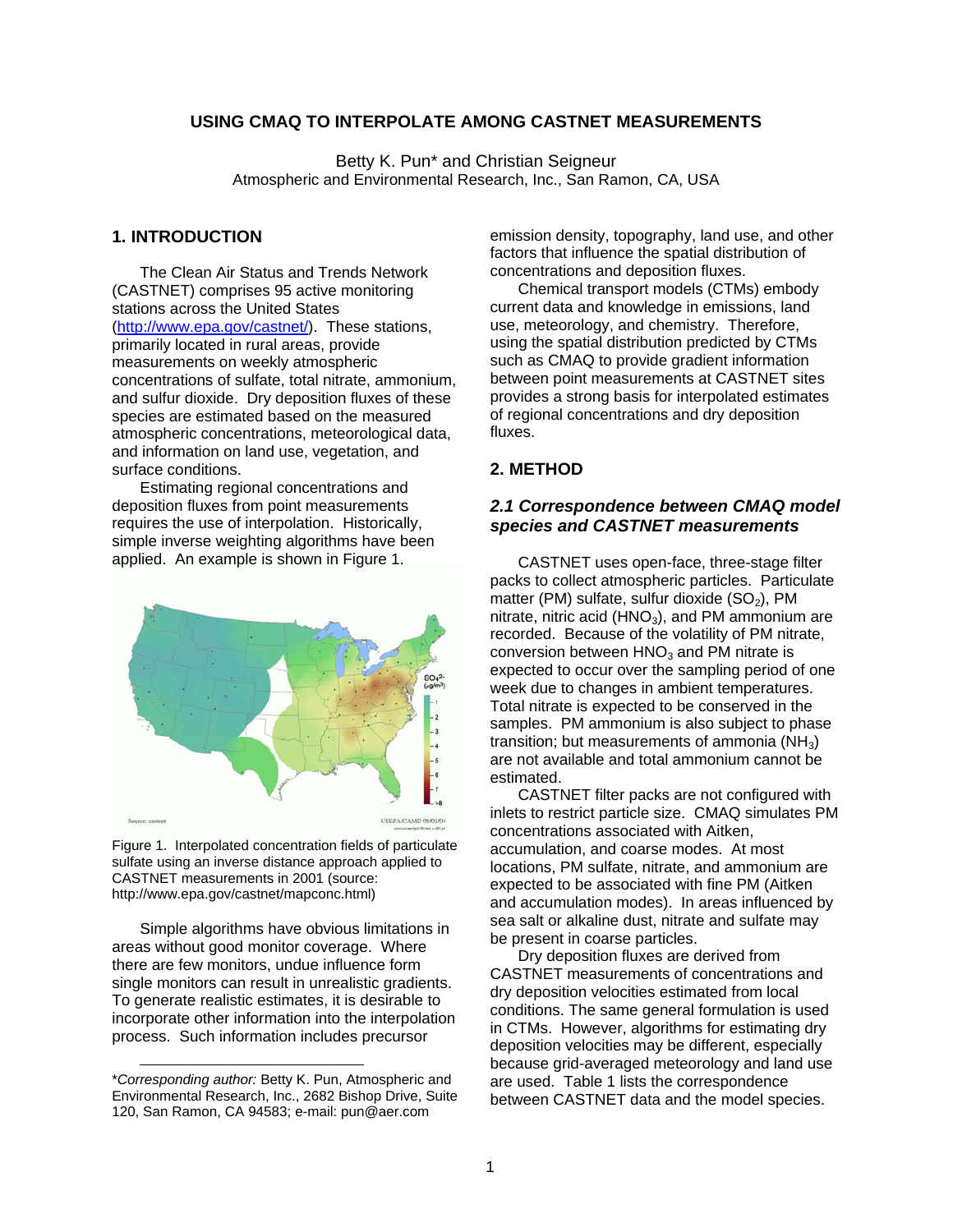|                               | <b>CASTNET quantities</b> | <b>CMAQ variables</b>  | <b>Notes</b> |
|-------------------------------|---------------------------|------------------------|--------------|
| PM sulfate                    | SO <sub>4</sub>           | ASO4I+ASO4J            |              |
| sulfur dioxide                | totalSO <sub>2</sub>      | SO <sub>2</sub>        |              |
| total nitrate                 | totalNO3                  | ANO3I+ANO3J+HNO3       |              |
| PM ammonium                   | NH <sub>4</sub>           | ANH4I+ANH4J            | 1,2          |
| PM sulfate dry deposition     | SO4 FLUX                  | ASO4Idd+ASO4Jdd        | 1,3          |
| sulfur dioxide dry deposition | SO <sub>2</sub> FLUX      | SO <sub>2dd</sub>      | 1,3          |
| total nitrate dry deposition  | NO3 FLUX+HNO3 FLUX        | ANO3Idd+ANO3Jdd+HNO3dd | 1,3          |
| PM ammonium dry deposition    | NH4 FLUX                  | ANH4Idd+ANH4Jdd        | 1,2,3        |

Table 1. Correspondence between measured/estimated quantities of CASTNET and CMAQ model species used in their interpolation.

1. particle size range may not correspond exactly because open-face filters do not have size cut off but model simulates Aitken and accumulation modes.

2. may be subject to volatilization.

3. deposition velocity estimates may differ between CASTNET and CMAQ.

#### *2.2 Interpolation Methodology*

The interpolation procedure combines unevenly spaced observation with evenly spaced model predictions using the following guiding principles. First, interpolated concentrations equal measured concentrations at locations with measurements. Second, interpolated concentrations equal modeled concentrations at locations with no nearby observations. Third, interpolation of concentrations near one or more monitors is governed by the magnitude of the concentration(s) at the nearby monitor(s) and the gradients in the modeled concentration fields.

#### **2.2.1 Formulation**

To generate an evenly spaced field of interpolated concentrations, an evenly spaced field of corrections is applied to the modeled concentrations. At any monitor  $(k = k$ site), the error  $(E_{\text{ksite}})$  is defined in a manner similar to standard model evaluation procedures.

$$
E_{\text{ksite}} = C_{o,\text{ksite}} - C_{s,\text{icell},\text{jcell}} \tag{1}
$$

where  $C_{o, ksite}$  is a valid observation at ksite and  $C_{s,icell, icell}$  is the simulated grid-average concentration in the grid cell (icell, jcell) where the monitor is located.

To obtain the interpolated concentration at the center of a grid cell, the error at the center of the grid cell is applied to the simulated concentration

$$
C_{i, icell, jcell} = E_{icell, jcell} + C_{s, icell, jcell}
$$
 (2)

The error at the center of a grid cell is defined as the weighted sum of the errors at the nearby monitoring sites.

$$
E_{icell, jcell} = \sum_{ksite} W_{ksite} \cdot E_{ksite}
$$
 (3)

where the weight applied to each error term is proportional to the inverse squared distance

between the center of the grid cell and the monitor location.

$$
W_{ksite} = \frac{1/r_{icell,jcell,ksite}}{\sum_{k} 1/r_{icell,jcell,k}^2}
$$
 (4)

A radius of influence is defined (see section 2.2.2) so that if a monitor is located too far from a grid cell, this monitor will not affect the interpolated concentration of the grid cell. This approach works well for an area with multiple monitors located in close proximity. If a monitoring site is located at the center of the grid cell,  $E_{\text{ksite}} =$  $E_{\text{icell, cell}}$ , and  $C_{\text{i.cell, cell}} = C_{\text{o.ksite}}$ . On the other hand, if a grid cell is located far from any monitor,  $E_{\text{icell,iceIII}}$  $= 0$  and  $C_{i,icell,jcell} = C_{s,icell,jcell}$ . These are the expected limiting behaviors of the interpolation scheme.

In areas where monitors are sparse, there is a need to temper the influence of individual monitors. Take an example where there is only one monitor in a large area. Within the radius of influence of that monitor, interpolated concentrations are calculated by applying a correction equal to the error at that site. Just outside of the radius of influence, model values are used. An abrupt change in concentration may be introduced in the interpolated field. A progressive weaker influence of the monitor value with distance is desirable.

Within the framework described by Equations (1) through (4), an option is provided to add one or more virtual sites at the radius of influence for each grid cell. These virtual sites are associated with zero errors, and they reduce the weight given to actual sites and the error term used to correct the simulated concentrations (Equation 3). The modified weight is shown below for  $n_{virtual}$  virtual sites at the radius of influence  $(r<sub>influence</sub>)$ .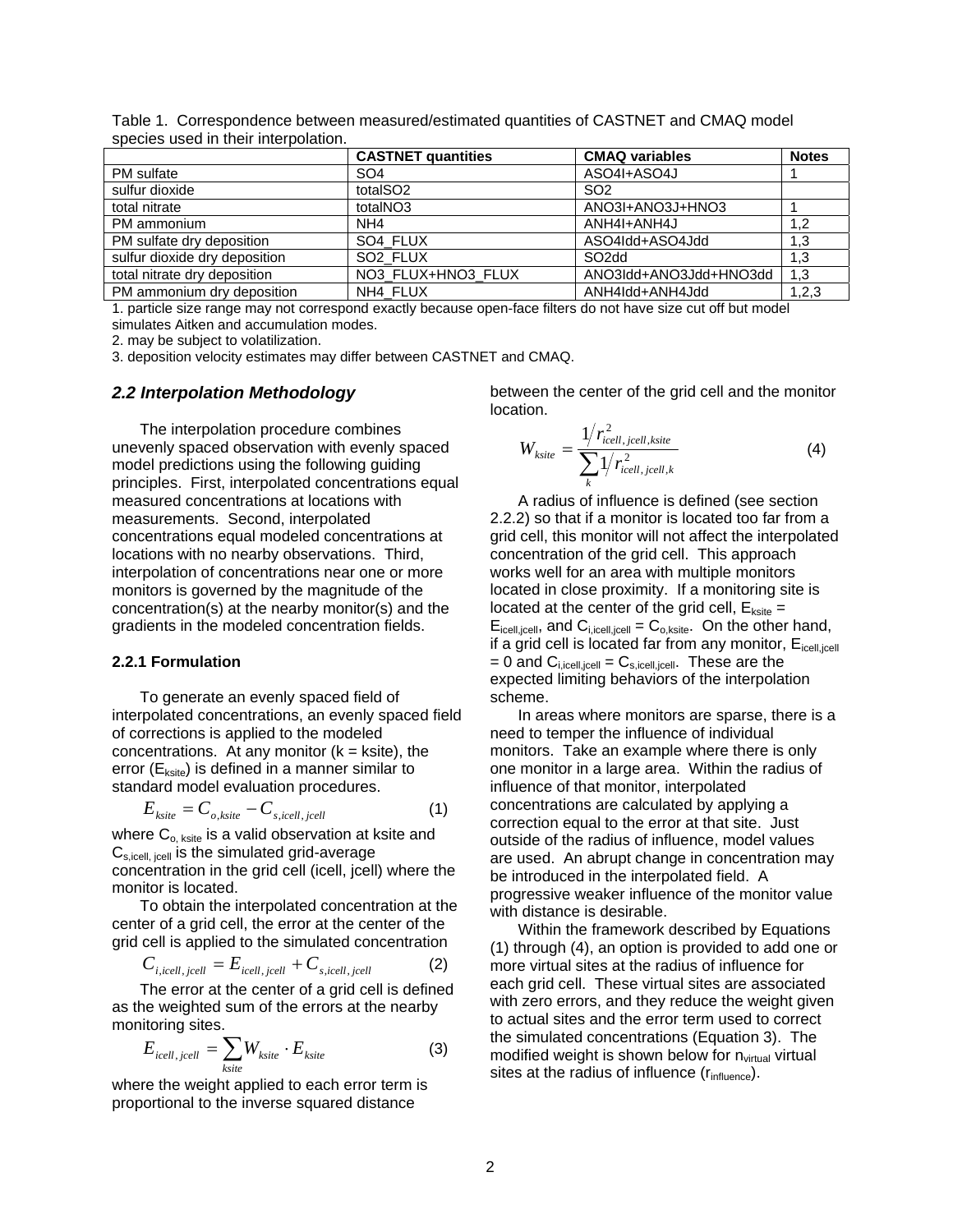$$
W_{ksite} = \frac{1/r_{icell,icell,ksite}}{n_{virtual}/r_{influence}^2 + \sum_{k} 1/r_{icell,icell,k}^2}
$$
(5)

The larger the number of virtual sites used in Equation 5, the faster the decrease with distance of the influence of the error at each monitor.

#### **2.2.2 Adjustable parameters**

There are two adjustable parameters in the algorithm described in section 2.2.1, (1) the radius of influence of each monitoring site and (2) the number of virtual sites. A radius of influence of 720 km was selected based on the distribution of CASTNET sites to ensure that every location within the continental United States is influenced by at least one CASTNET site. The number of virtual sites is selected based on a visual inspection of the error (Equation 3) and interpolated fields (Equation 2) in a test application with 0, 1, or 4 virtual sites. The use of four virtual sites provides a smooth interpolation field even in areas with few CASTNET monitors (see Figure 2).

### **3. APPLICATION**

Seventy-eight CASTNET sites were operational during 2001, including two pairs of colocated sites. Weekly filter pack measurements and dry deposition fluxes are obtained from http://www.epa.gov/castnet.

CMAQ is applied for the entire year of 2001 (Zhang et al., 2006) over the contiguous United States at a horizontal resolution of 36 km x 36 km. Hourly outputs of surface concentrations and dry deposition fluxes are extracted for the variables listed in Table 1. Average concentrations and deposition fluxes are calculated for periods corresponding to CASTNET measurements.

Figure 2 provides an example of the measured and simulated PM sulfate concentrations during one measurement period. The bottom three panels of Figure 2 show the interpolated concentration fields when zero, one or four virtual sites are used in the interpolation procedure. When 0 or 1 virtual sites are used, the influence of the error of an individual site can dominate over the model gradients in areas with few monitoring sites (e.g., in the southeast part of the modeling domain). When 4 virtual sites are used, the modeled gradients are reproduced in areas far away from monitoring sites, resulting in more realistic interpolation results. These results provide the basis for selecting 4 virtual sites for use with the algorithm described in Section 2.2.



Figure 2. PM sulfate concentration measurements from CASTNET during 2-8 January 2001 and (a) CMAQ simulated concentrations, and interpolated concentrations assuming (b) 0, (c) 1, and (d) 4 virtual sites.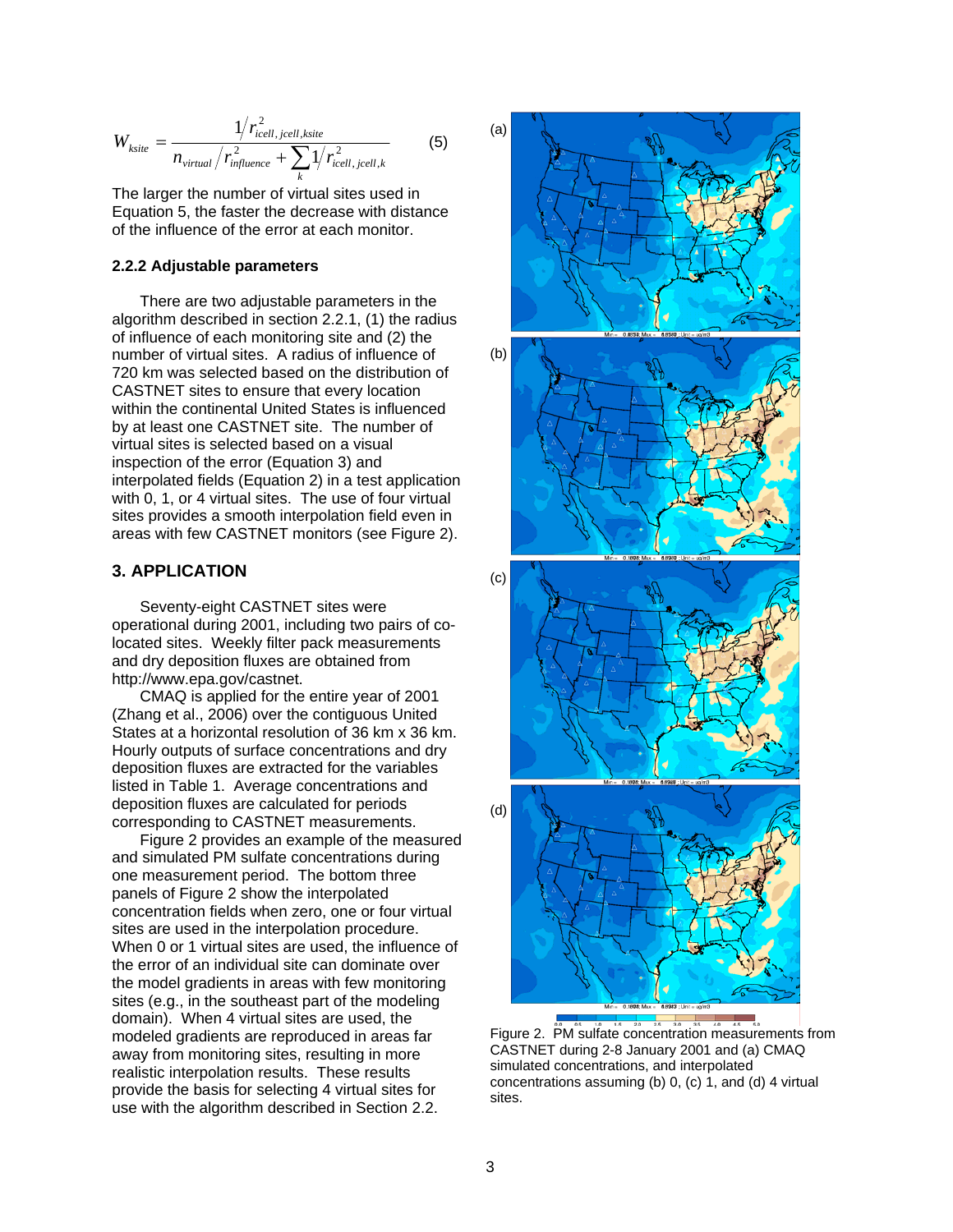

Figure 3. Interpolated 2001 annual concentrations of (a) PM sulfate and (b) total nitrate, and total annual dry deposition fluxes of (c) PM sulfate and (d) total nitrate.

Figure 3 shows the interpolation of annual concentrations of PM sulfate, total nitrate and annual total deposition fluxes of PM sulfate and total nitrate. Only sites with 70% data completeness or better are included in the analysis. The annual concentration is calculated as the average of the available data, and the annual total flux is the sum of the available data, scaled to an annual total when there are missing measurements. These annual concentrations and deposition fluxes are superimposed on the interpolated map using colored symbols.

On an annual average basis, PM sulfate is regionally distributed, with higher concentrations over the eastern United States than the western United States. Over the eastern United States, the highest concentrations over the Ohio River Valley are retained in the interpolated field, and PM sulfate concentrations decrease away from the Ohio River Valley with gradual gradients on the interpolated concentration map.

In Figure 3b, high annual total nitrate concentrations are seen in the lower Midwest and in California. The lower Midwest concentrations are a wintertime phenomenon and are captured by a few sites in Illionis, Indiana, and Ohio. The model filled in the gradients during interpolation. The urban concentrations near Chicago and Los Angeles are features from the model that represent higher urban nitrate during summer. Because of the lack of CASTNET sites in urban areas, these high urban nitrate concentrations will not be apparent if traditional interpolation methods are used. This is a good example of the value that is added by the simulation, which can represent urban emissions, geography, and nitrate photochemistry.

PM sulfate dry deposition fluxes show higher spatial variability than PM sulfate concentrations. Deposition fluxes are subject to variability in deposition velocities and concentrations. Deposition velocity is a function of meteorology and land use, as well as the intrinsic characteristics of particles and gases involved. In the interpolated fields, the influence of individual sites is quite obvious, especially ones that are isolated, e.g., Big Bend National Park in Texas and Everglades National Park in Florida. Model predictions of PM dry deposition fluxes are bias low compared to CASTNET measurements. Errors are large compared to the magnitude of the simulated concentrations, and the interpolation procedure is more strongly influenced by the interpolated error compared to the CMAQ concentration gradients.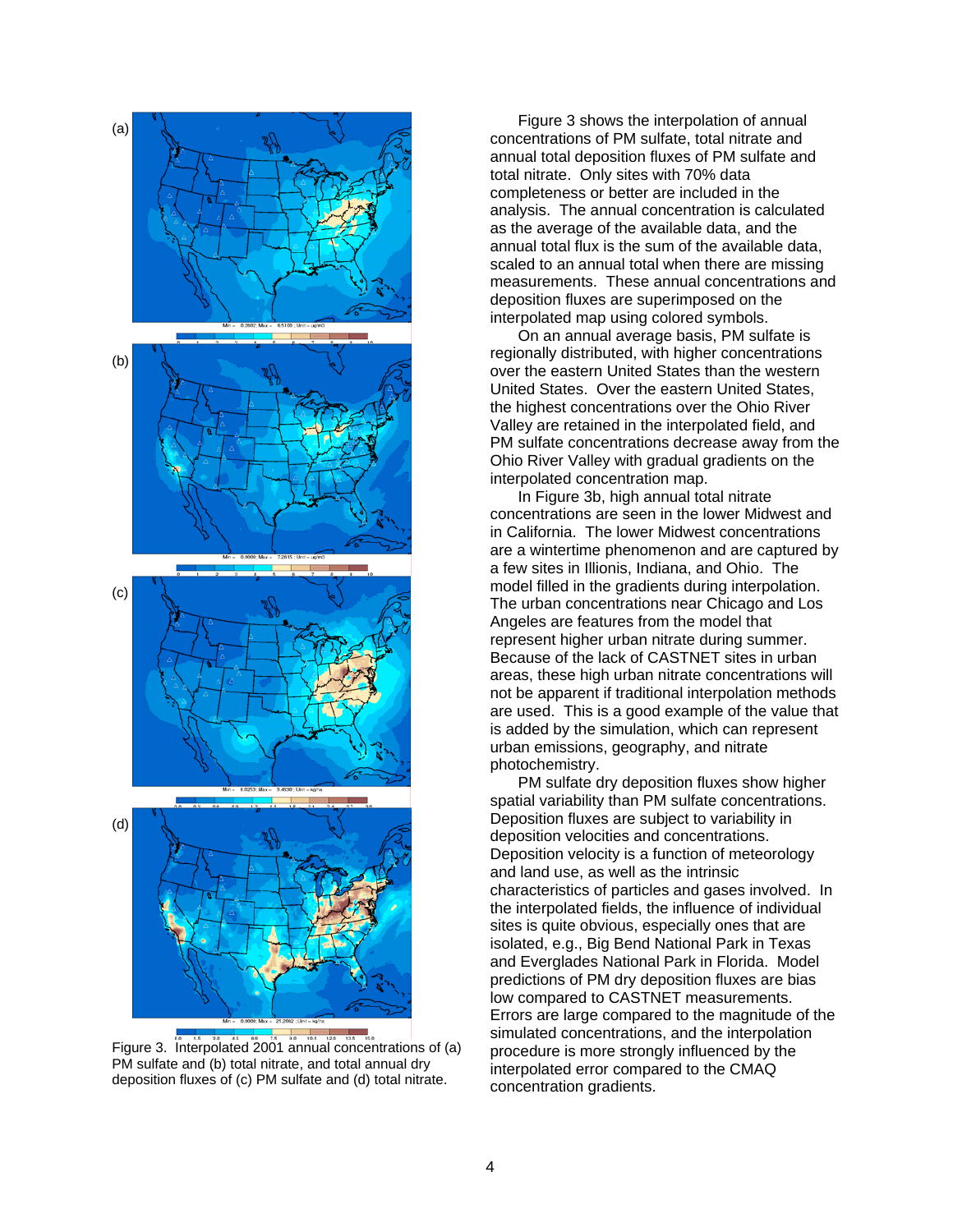PM sulfate dry deposition fluxes show less spatial variability than total nitrate fluxes. The predicted total nitrate dry deposition fluxes are not biased low like PM sulfate fluxes, because dry deposition of  $HNO<sub>3</sub>$  dominates the total nitrate fluxes and dry deposition fluxes for gases do not appear to be underpredicted. The interpolated fields show a lot of features in areas without CASTNET measurements, driven by model predictions. In the lower Midwest, very strong spatial gradients are present in the interpolated fields, originating from the variability of the CASTNET estimates of total nitrate dry deposition in the area.

### **4. EVALUATION**

To evaluate the performance of the interpolation scheme, it is desirable to compare the interpolated concentrations against other measurements of regional concentrations or dry deposition fluxes. IMPROVE represents a comprehensive monitoring network for rural concentrations of PM species.

IMPROVE has no or limited measurements of  $SO<sub>2</sub>$  and PM ammonium during 2001. For nitrate, IMPROVE monitors use a denuder to remove HNO3; therefore, they measure PM nitrate, not subject to PM/gas conversion that affects CASTNET measurements. Due to differences between IMPROVE and CASTNET methodologies, PM sulfate is the only species where IMPROVE and CASTNET measurements are comparable.

At IMPROVE monitors, 24-hour samples are obtained every third day, representing a sample completeness of 29 or 43% for a weekly period, and 33% on average. An evaluation of weekly interpolated fields based on individual CASTNET periods using IMPROVE data that span 43% or less of the comparison period is subject to significant errors due to limited sampling. IMPROVE measurements are frequently used to establish seasonal and annual average concentrations. The random error in the estimate of a seasonal or annual average is expected to be smaller than that in the estimate of a weekly average. Therefore, seasonal and annual PM sulfate concentrations are compared between the CASTNET-interpolated fields and the IMPROVE measurements. Standard model performance evaluation metrics are used, including mean bias, mean normalized bias, mean error, mean normalized error, and the coefficient of determination  $(r^2)$ .

Table 2 shows the performance statistics for annual PM sulfate concentrations for all IMPROVE sites, and for IMPROVE sites in the eastern and western United States.

Table 2. Performance statistics for annual average sulfate concentrations interpolated from CASTNET measurements using CMAQ modeling results compared against IMPROVE annual average data.

| <b>Metric</b>                              | All  | <b>Eastern</b><br>U.S. | Western<br>U.S. |
|--------------------------------------------|------|------------------------|-----------------|
| Number of IMPROVE<br>sites $(1)$           | 93   | 34                     | 59              |
| Mean IMPROVE<br>observation <sup>(1)</sup> | 1.63 | 3.13                   | 0.77            |
| Mean interpolated<br>CASTNET value (1)     | 1.67 | 3.16                   | 0.81            |
| Mean bias $(2)$                            | 0.03 | 0.03                   | 0.04            |
| Normalized bias <sup>(3)</sup>             | 0.07 | 0.02                   | 0.10            |
| Mean error $(2)$                           | 0.18 | 0.31                   | 0.11            |
| Normalized error <sup>(3)</sup>            | 0.14 | 0.10                   | 0.15            |
|                                            | 0.96 | 0.87                   | 0.84            |

(1) threshold concentration 0.01  $\mu$ g/m<sup>3</sup> used.

(2) units =  $\mu$ g/m<sup>3</sup>; (3) unitless

The interpolation scheme performs extremely well for annual PM sulfate for all IMPROVE sites. The small overprediction can be attributed to systematic differences in the particle collection methodology at IMPROVE (size restricted inlets) and CASTNET monitors (open face filter packs). There is no systematic error (low bias) that could indicate weaknesses in the interpolation methodology. Statistics for pairs of observation vs. interpolated values are 7% for normalized bias and 14% for normalized error. This level of performance is noteworthy due to the large number of observed samples with very low concentrations. Generally, errors associated with small concentrations lead to poor performance for the paired statistics. The interpolation scheme can explain 96% of the variability observed at IMPROVE sites.

When comparing eastern and western United States, the mean bias in each region is comparable. Due to lower concentrations in the western United States, the normalized bias is higher than in the eastern United States. Mean error in the eastern United States is higher than in the western United States, but normalized error is lower due to greater concentrations in the eastern United States. The lack of improvement in the  $r^2$ values in the spatially limited data sets compared to the entire United States indicates that there is no underlying difference in the performance of the